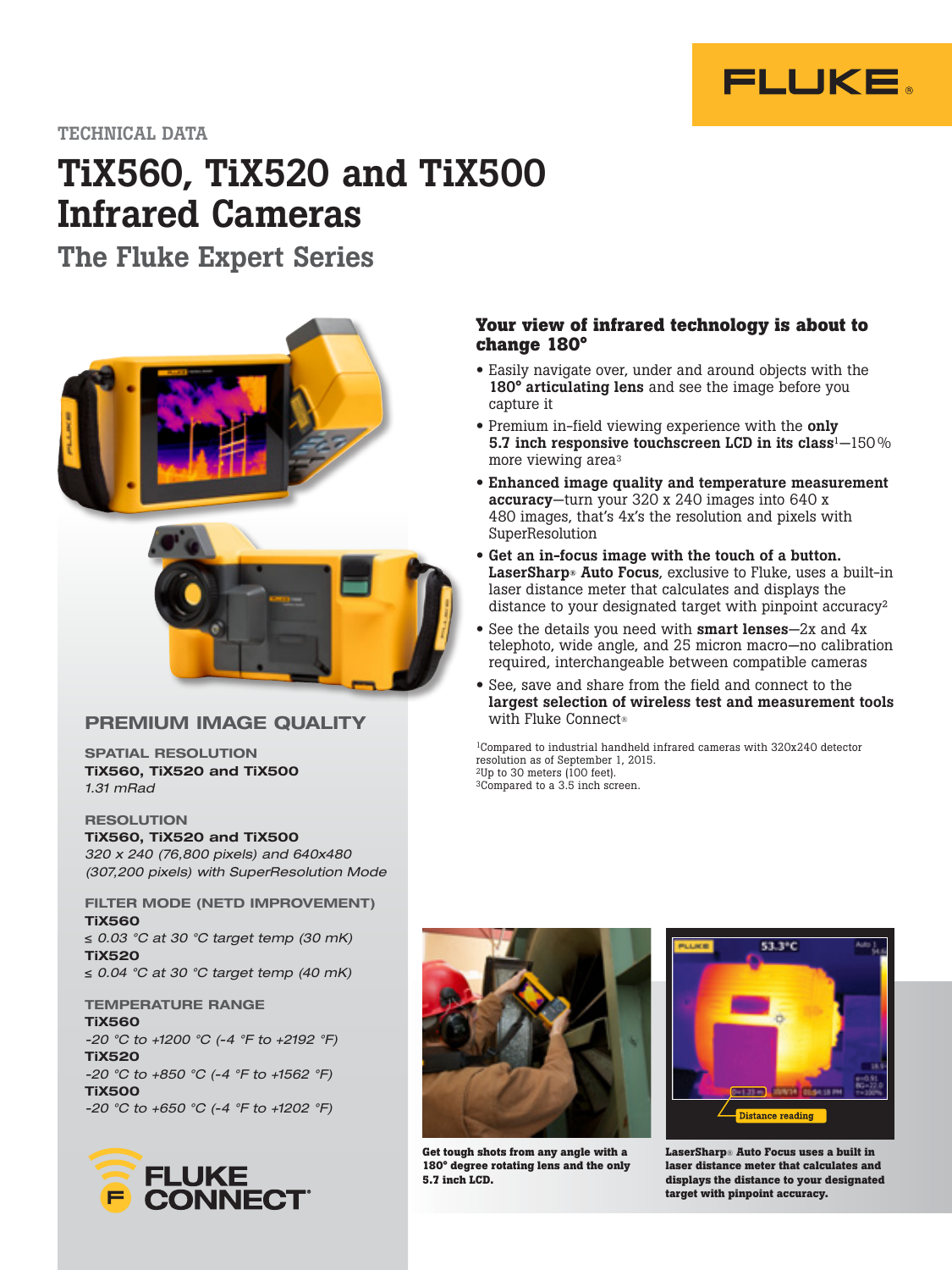

# Detailed specifications

|                                                            | <b>TiX560</b>                                                                                                              | <b>TiX520</b>                                                                                                                       | <b>TiX500</b>                               |
|------------------------------------------------------------|----------------------------------------------------------------------------------------------------------------------------|-------------------------------------------------------------------------------------------------------------------------------------|---------------------------------------------|
| <b>Key Features</b>                                        |                                                                                                                            |                                                                                                                                     |                                             |
| IFOV with standard lens (spatial resolution)               | 1.31 mRad, D:S 764:1                                                                                                       |                                                                                                                                     |                                             |
| Detector resolution                                        | 320 x 240 (76,800 pixels)                                                                                                  |                                                                                                                                     |                                             |
| Field of view                                              |                                                                                                                            | 24 °H x 17 °V                                                                                                                       |                                             |
| Minimum focus distance                                     |                                                                                                                            | 15 cm (approx. 6 in)                                                                                                                |                                             |
| IFOV with optional 2x telephoto smart lens                 |                                                                                                                            | 0.65 mRad, D:S 1528:1                                                                                                               |                                             |
| Field of view                                              |                                                                                                                            | 12 °H x 9 °V                                                                                                                        |                                             |
| Minimum focus distance                                     | 45 cm (approx. 18 in)                                                                                                      |                                                                                                                                     |                                             |
| IFOV with optional 4x telephoto smart lens                 | 0.33 mRad, D:S 3056:1                                                                                                      |                                                                                                                                     |                                             |
| Field of view                                              | 6.0 °H x 4.5 °V                                                                                                            |                                                                                                                                     |                                             |
| Minimum focus distance                                     | $1.5$ m (approx. $5$ ft)                                                                                                   |                                                                                                                                     |                                             |
| IFOV with optional wide-angle smart lens                   | 2.62 mRad, D:S 399:1                                                                                                       |                                                                                                                                     |                                             |
| Field of view                                              | 46 °H x 34 °V                                                                                                              |                                                                                                                                     |                                             |
| Minimum focus distance                                     | 15 cm (approx. 6 in)                                                                                                       |                                                                                                                                     |                                             |
| Minimum micron spot size with optional<br>macro smart lens | 25 microns                                                                                                                 |                                                                                                                                     |                                             |
| Field of view                                              | 36.1° X 27.1°                                                                                                              |                                                                                                                                     |                                             |
| Working distance                                           | $\sim$ 8 mm (0.3 in) to $\sim$ 14 mm (0.6 in) with optimal at 10 mm (0.4 in)                                               |                                                                                                                                     |                                             |
| SuperResolution                                            | On camera and in software<br>In software                                                                                   |                                                                                                                                     |                                             |
| Image sharpening                                           | Yes                                                                                                                        |                                                                                                                                     |                                             |
| LaserSharp® Auto Focus                                     |                                                                                                                            | Yes, for consistently in-focus images. Every. Single. Time.                                                                         |                                             |
| Laser distance meter                                       | Yes, calculates distance to the target for precisely focused images and displays distance on screen                        |                                                                                                                                     |                                             |
| Advanced manual focus                                      |                                                                                                                            | Yes                                                                                                                                 |                                             |
| Streaming video (remote display)                           | Via HDMI or WiFi in remote control mode                                                                                    |                                                                                                                                     | Via HDMI or WiFi to SmartView               |
| Touchscreen display (capacitive)                           | 14.4 cm (5.7 in) diagonal landscape color VGA (640 x 480) LCD with backlight                                               |                                                                                                                                     |                                             |
| <b>Wireless connectivity</b>                               | Yes                                                                                                                        |                                                                                                                                     |                                             |
| Wireless compatibility                                     | Yes, to PC, iPhone® and iPad® (iOS 4s and later), Android™ 4.3 and up, and WiFi to LAN (where available)                   |                                                                                                                                     |                                             |
| Fluke Connect® app compatible                              | Yes (where available)                                                                                                      |                                                                                                                                     |                                             |
| Fluke Connect® tool compatible                             | Yes (where available). Connects wirelessly to select Fluke Connect® enabled tools. Five simultaneous connections supported |                                                                                                                                     |                                             |
| IR-Fusion <sup>®</sup> technology                          | Yes                                                                                                                        |                                                                                                                                     |                                             |
| AutoBlend™ mode                                            |                                                                                                                            | Yes                                                                                                                                 |                                             |
| Picture-In-Picture (PIP)                                   | Yes                                                                                                                        |                                                                                                                                     |                                             |
| Continuous AutoBlend™                                      | Set AutoBlend™ level across continuum                                                                                      |                                                                                                                                     | $\overline{\phantom{0}}$                    |
| Rugged, ergonomic design                                   |                                                                                                                            | Rotatable (articulating lens) >180 degrees                                                                                          |                                             |
| Thermal sensitivity (NETD)                                 | $\leq$ 0.045 °C at 30 °C target temp (45 mK)                                                                               |                                                                                                                                     | $\leq$ 0.05 °C at 30 °C target temp (50 mK) |
| Filter Mode (NETD improvement)                             | $\leq$ 0.03 °C at 30 °C target temp (30 mK)                                                                                | $\leq$ 0.04 °C at 30 °C target temp (40 mK)                                                                                         |                                             |
| Level and span                                             |                                                                                                                            | Smooth auto and manual scaling                                                                                                      |                                             |
| Touchscreen adjustable level/span                          | Yes. Span and level can be easily and quickly set by simply touching the screen                                            |                                                                                                                                     |                                             |
| Fast auto toggle between manual and auto modes             | Yes                                                                                                                        |                                                                                                                                     |                                             |
| Fast auto-rescale in manual mode                           | Yes                                                                                                                        |                                                                                                                                     |                                             |
| Minimum span (in manual mode)                              | $2.0 °C$ (3.6 °F)                                                                                                          |                                                                                                                                     |                                             |
| Minimum span (in auto mode)                                | 3.0 °C (5.4 °F)                                                                                                            |                                                                                                                                     |                                             |
| Built-in digital camera (visible light)                    | 5 megapixel industrial performance                                                                                         |                                                                                                                                     |                                             |
| Frame rate                                                 | 60 Hz or 9 Hz versions                                                                                                     |                                                                                                                                     |                                             |
| Laser pointer                                              | Yes                                                                                                                        |                                                                                                                                     |                                             |
| LED light (torch)                                          |                                                                                                                            | Yes                                                                                                                                 |                                             |
| Digital Zoom                                               | 2x, 4x, 8x                                                                                                                 | 2x, 4x                                                                                                                              | $2x$                                        |
| Data storage and image capture                             |                                                                                                                            |                                                                                                                                     |                                             |
| Extensive memory options                                   |                                                                                                                            | Removable micro SD memory card, on-board flash memory, save-to-USB flash drive capability, direct download via USB-to-PC connection |                                             |
| Post-capture image editing (on camera)                     | Yes. Conduct on camera analysis for in-field results                                                                       |                                                                                                                                     |                                             |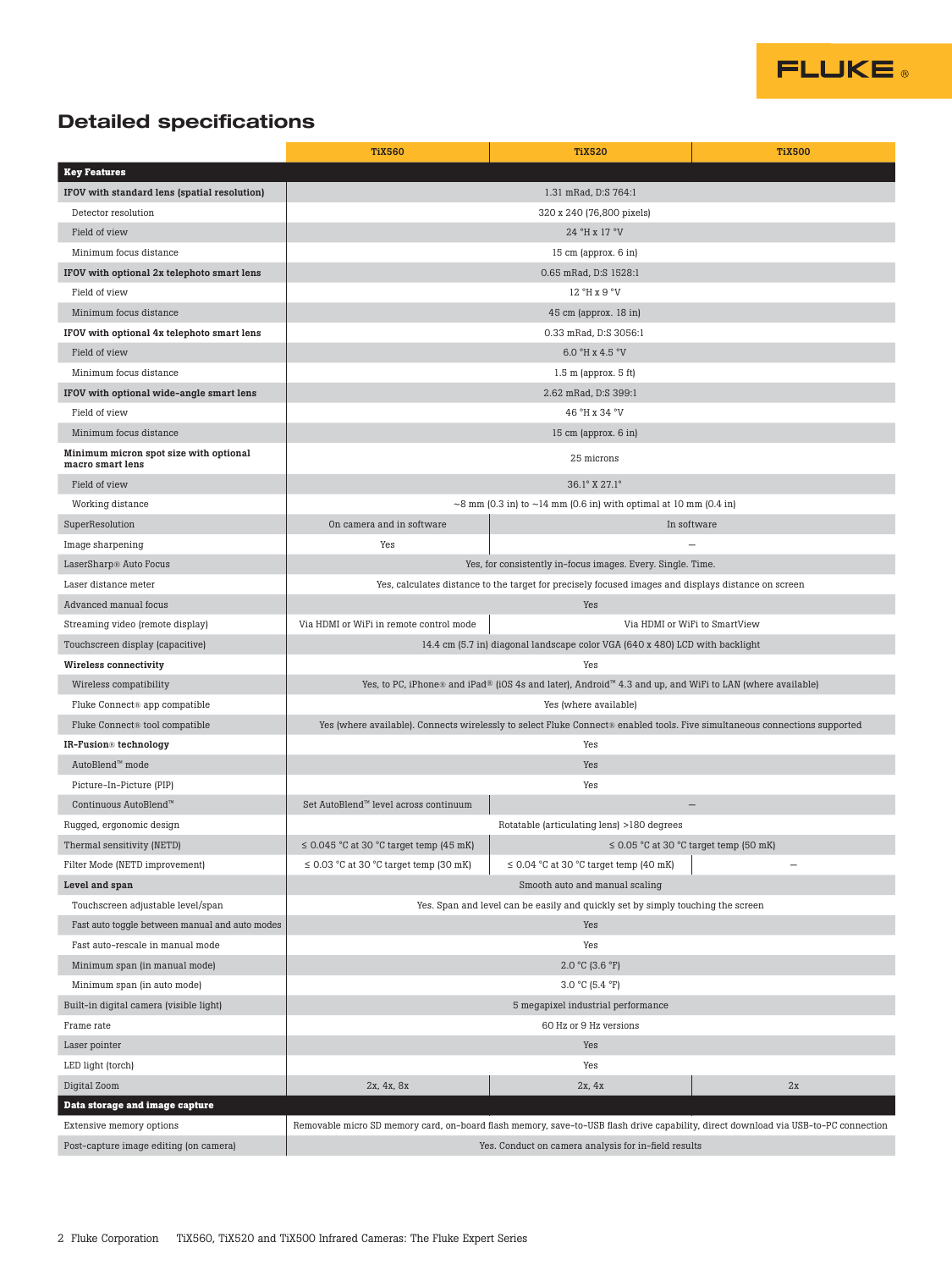

|                                                                | <b>TiX560</b>                                                                                                                                                                                | <b>TiX520</b>                                                                                           | <b>TiX500</b>                                  |  |
|----------------------------------------------------------------|----------------------------------------------------------------------------------------------------------------------------------------------------------------------------------------------|---------------------------------------------------------------------------------------------------------|------------------------------------------------|--|
| Data storage and image capture (continued)                     |                                                                                                                                                                                              |                                                                                                         |                                                |  |
| Advanced text Annotation                                       | Yes. Including standard shortcuts as well as user programmable options                                                                                                                       |                                                                                                         |                                                |  |
| File formats                                                   | Non-radiometric (.bmp) or (.jpeg) or fully radiometric (.is2); no analysis software required for non-radiometric (.bmp, .jpg and .avi) files                                                 |                                                                                                         |                                                |  |
| Memory review                                                  | Thumbnail view navigation and review selection                                                                                                                                               |                                                                                                         |                                                |  |
| Software                                                       | SmartView® software, Fluke Connect™ (where available), and SmartView® Mobile App—full analysis and reporting software                                                                        |                                                                                                         |                                                |  |
| Export file formats with SmartView®<br>software                | BMP, DIB, GIF, JPE, JFIF, JPEG, JPG, PNG, TIF, and TIFF                                                                                                                                      |                                                                                                         |                                                |  |
| Voice annotation                                               |                                                                                                                                                                                              | 60 seconds maximum recording time per image; reviewable playback on camera; Bluetooth headset provided* |                                                |  |
| IR-PhotoNotes™                                                 | Yes                                                                                                                                                                                          |                                                                                                         |                                                |  |
| Text annotation                                                | Yes                                                                                                                                                                                          |                                                                                                         |                                                |  |
| Video recording                                                | Standard and radiometric                                                                                                                                                                     |                                                                                                         |                                                |  |
| File formats video                                             | Non-radiometric (MPEG - encoded .AVI) and fully radiometric (.IS3)                                                                                                                           |                                                                                                         |                                                |  |
| Remote control operation                                       | Yes                                                                                                                                                                                          |                                                                                                         |                                                |  |
| Auto capture (temperature and interval)                        |                                                                                                                                                                                              | Yes                                                                                                     |                                                |  |
| <b>Battery</b>                                                 |                                                                                                                                                                                              |                                                                                                         |                                                |  |
| Batteries (field-replaceable, rechargeable)                    | Two lithium ion smart battery packs with five-segment LED display to show charge level                                                                                                       |                                                                                                         |                                                |  |
| <b>Battery</b> life                                            | Three hours continuous use per battery pack                                                                                                                                                  |                                                                                                         |                                                |  |
| Battery charge time                                            | 2.5 hours to full charge                                                                                                                                                                     |                                                                                                         |                                                |  |
| Battery charging system                                        | Two-bay battery charger or in-imager charging. Optional 12 V automotive charging adapter                                                                                                     |                                                                                                         |                                                |  |
| AC operation                                                   | AC operation with included power supply (100 V AC to 240 V AC, 50/60 Hz)                                                                                                                     |                                                                                                         |                                                |  |
| Power saving                                                   | User selectable sleep and power off modes                                                                                                                                                    |                                                                                                         |                                                |  |
| <b>Temperature measurement</b>                                 |                                                                                                                                                                                              |                                                                                                         |                                                |  |
| Temperature measurement range<br>(not calibrated below -10 °C) | $-20$ °C to $+1200$ °C ( $-4$ °F to $+2192$ °F)                                                                                                                                              | $-20$ °C to $+850$ °C ( $-4$ °F to $+1562$ °F)                                                          | $-20$ °C to $+650$ °C ( $-4$ °F to $+1202$ °F) |  |
| Accuracy                                                       |                                                                                                                                                                                              | $\pm$ 2 °C or 2 % (at 25 °C nominal, whichever is greater)                                              |                                                |  |
| On-screen emissivity correction                                | Yes (both value and table)                                                                                                                                                                   |                                                                                                         |                                                |  |
| On-screen reflected background tempera-<br>ture compensation   | Yes                                                                                                                                                                                          |                                                                                                         |                                                |  |
| On-screen transmission correction                              |                                                                                                                                                                                              | Yes                                                                                                     |                                                |  |
| <b>Color palettes</b>                                          |                                                                                                                                                                                              |                                                                                                         |                                                |  |
| Standard palettes (8)                                          |                                                                                                                                                                                              | Ironbow, Blue-Red, High Contrast, Amber, Amber Inverted, Hot Metal, Grayscale, Grayscale Inverted       |                                                |  |
| Ultra Contrast™ palettes (8)                                   | Ironbow Ultra, Blue-Red Ultra, High Contrast Ultra, Amber Ultra, Amber Inverted Ultra, Hot Metal Ultra, Grayscale Ultra, Grayscale Inverted Ultra                                            |                                                                                                         |                                                |  |
| <b>General specifications</b>                                  |                                                                                                                                                                                              |                                                                                                         |                                                |  |
| Color alarms (temperature alarms)                              | High-temperature and low-temperature                                                                                                                                                         |                                                                                                         |                                                |  |
| Infrared spectral band                                         | 7.5 µm to 14 µm (long wave)                                                                                                                                                                  |                                                                                                         |                                                |  |
| Temperature                                                    | Operating: -10 °C to +50 °C (14 °F to 122 °F); Storage: -20 °C to +50 °C (-4 °F to 122 °F) without batteries                                                                                 |                                                                                                         |                                                |  |
| Relative humidity                                              | 10% to 95% non-condensing                                                                                                                                                                    |                                                                                                         |                                                |  |
| Center-point temperature measurement                           | Yes                                                                                                                                                                                          |                                                                                                         |                                                |  |
| Spot temperature                                               | Hot and cold spot markers                                                                                                                                                                    |                                                                                                         |                                                |  |
| User-definable spot markers                                    | 3 user-definable spot markers                                                                                                                                                                |                                                                                                         |                                                |  |
| Center box                                                     | Expandable-contractible measurement box with MIN-MAX-AVG temp                                                                                                                                |                                                                                                         |                                                |  |
| Safety                                                         | IEC 61010-1: Overvoltage Category II, Pollution degree 2                                                                                                                                     |                                                                                                         |                                                |  |
| Electromagnetic compatibility                                  | IEC 61326-1: Basic EM Environment; CISPR11, Group 1, Class A                                                                                                                                 |                                                                                                         |                                                |  |
| Australian RCM                                                 | IE 61326-1                                                                                                                                                                                   |                                                                                                         |                                                |  |
| US FCC                                                         | CFR 47, Part 15 Subpart B                                                                                                                                                                    |                                                                                                         |                                                |  |
| Vibration                                                      | 0.03 g2/Hz (3.8 grms), 2.5g IEC 68-2-6                                                                                                                                                       |                                                                                                         |                                                |  |
| Shock/Drop                                                     | 25 g, IEC 68-2-29/Engineered to withstand 1 meter (3.3 feet) drop with standard lens                                                                                                         |                                                                                                         |                                                |  |
| Size (H x W x L)/Weight (battery included)                     | 27.3 cm x 15.9 cm x 9.7 cm (10.8 in x 6.3 in x 3.8 in)/1.54 kg (3.4 lb)                                                                                                                      |                                                                                                         |                                                |  |
| Enclosure rating                                               | IEC 60529: IP54 (protected against dust, limited ingress; protection against water spray from all directions)                                                                                |                                                                                                         |                                                |  |
| Warranty/Calibration cycle                                     | Two-years (standard), extended warranties are available/Two-years (assumes normal operation and normal aging)                                                                                |                                                                                                         |                                                |  |
| Supported languages                                            | Czech, Dutch, English, Finnish, French, German, Hungarian, Italian, Japanese, Korean, Polish, Portuguese, Russian, Simplified Chinese,<br>Spanish, Swedish, Traditional Chinese, and Turkish |                                                                                                         |                                                |  |

\*Bluetooth not available in all countries.